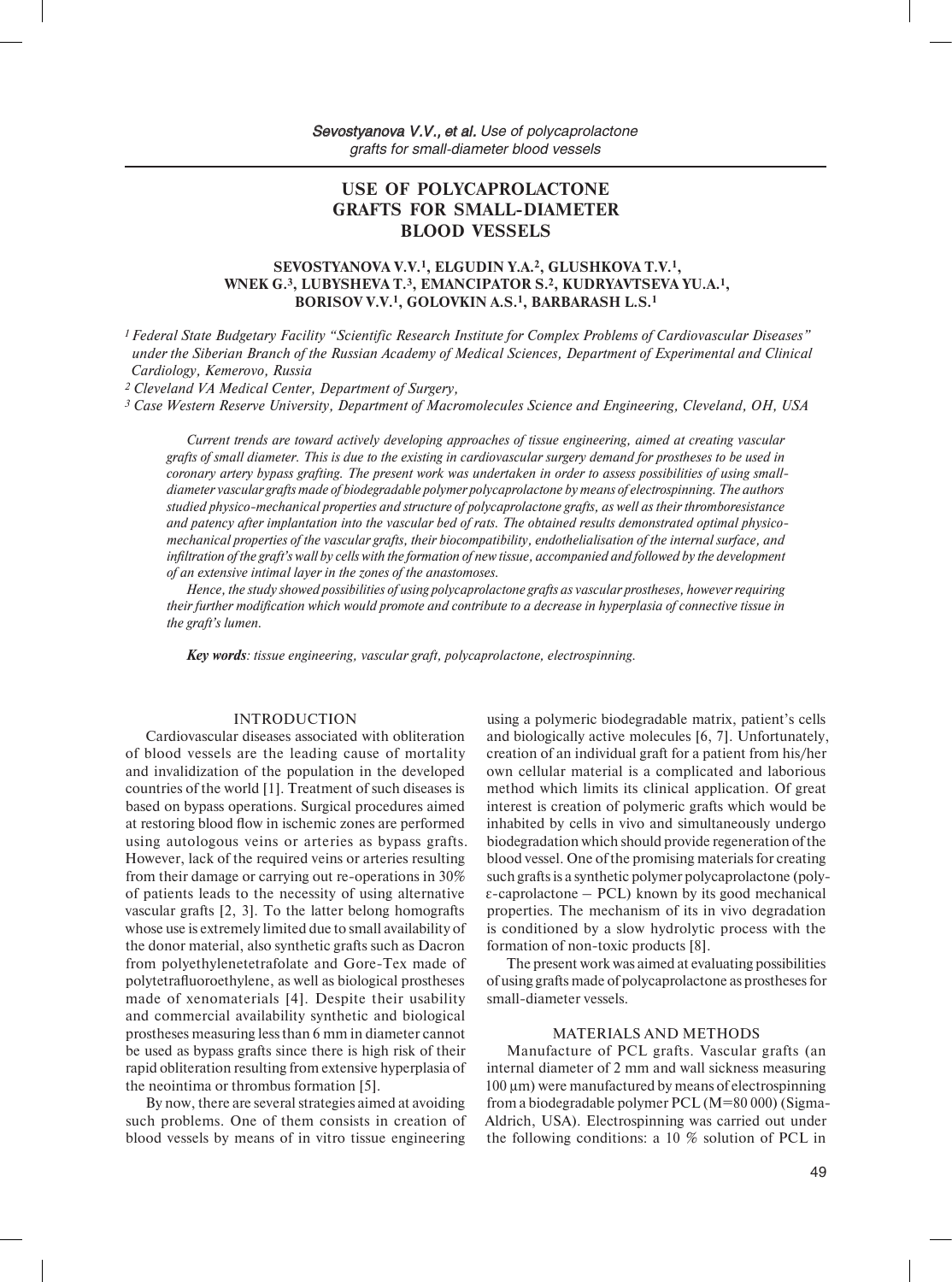chloroform, voltage at the needle  $+15$  kV, solution flow rate 1 ml/h, distance between the needle and the collector 15 cm. A rotating pin measuring 2 mm in diameter was used as the collector.

Physico-mechanical properties of PCL grafts. Physico-mechanical tests were performed on versatile testing machine (Zwick/roell, Germany) under the conditions of uniaxial tension of the samples (n=15). Assessing the physico-mechanical properties of the biomaterial, we took into consideration the parameters of strength and elastic deformity. Strength was evaluated by the maximal tension stress, elastic-deformity properties were assessed by the modulus of elasticity  $(E_{mod})$  and percent elongation until the integrity of the sample is broken. For better accuracy of measuring the relative elongation the sample was preliminarily loaded with 0.01 N. As the control, we used vascular bioprostheses "KemAngioprotez" («NeoCor» Closed Corporation, Russia) made of the bovine thoracic artery and treated with ethylene glycol diglycidyl ether. These prostheses are used for restoration of damaged small-to-mediumdiameter arteries [9].

Assessment of blood platelet adhesion on PCL grafts. Blood platelet adhesion on the PCL grafts and "KemAngioprostez" biografts was assessed in in vitro experiments by means of the multichannel peristaltic pump 2054U/CA24 (Watson-Marlow, Great Britain). The lines containing fixed samples 3 cm long were filled with fresh citrated donor blood, with a blood: citrate ratio of 9:1. The velocity of blood circulation amounted to 0.04 l/min, at t=37 degrees Centigrade. Forty minutes after contact with blood the grafts' segments  $(n=10)$  were fixed in 2% solution of glutaric aldehyde in phosphate buffer (pH=7.4), then were placed into a thermostat at  $t=37^{\circ}$ C until dried completely. Adhesion and morphological alterations of blood platelets on the surface of the material were assessed by means of scanning electron microscopy.

Scanning electron microscopy. While assessing the structure of the graft's surface and platelet adhesion on the polymeric grafts and bioprostheses "KemAngioprostez", the samples were covered with gold current-conducting sputtered 30-nm coating to be further examined using the scanning electron microscope S3400N (Hitachi, Japan).

Implantation of PCL grafts into the abdominal portion of the aorta of rats. The vascular grafts with an internal diameter of 2 mm and wall thickness of 100 µm were implanted into the abdominal portion of the aorta of rats. The animals were kept in the conditions of a vivarium with ad libitum access to food and water on the nutrition ration. The experiment was carried out at the Laboratory of the Cleveland VA Medical Center according to the protocol approved by the IACUC (Institutional Animal Care and Use Committee, Cleveland VA Medical Center). The Wistar male rats weighing  $400-450$  g (n=5) were narcotized by an intra-abdominal injection of 400

mg/ml of sodium thiopental. Prior to operation 10 mg/ kg cefazolin was injected to the rats. During surgical intervention ECG was performed and body temperature measured. All animals were operated on under inhalation anaesthesia with 1% isoflurane. Median laparotomy was followed by opening of the retroperitoneal space and exposing of the aorta which was then clamped below the renal artery and above the level of bifurcation. The proximal anastomosis was performed using the suture material 9–0. The graft was washed out and the aorta re-clamped. The distal anastomosis was established in a similar manner. Once the clamps removed, the presence of blood flow through the graft was confirmed intraoperatively by means of vascular Doppler. After six weeks the animals were withdrawn from the experiment. The anastomosis zone and the PCL graft itself were assessed for the presence of haemorrhage and thrombus formation. Neointimal hyperplasia and the degree of colonization of the graft with cells were studied by means of light microscopy, staining the preparations with haematoxylin-eosin, as well as according to the Mallory and van Gieson techniques.

Statistical methods. The obtained findings were processed using the Applied Programs Package Statistica 6.0 (StatSoft Inc., USA). Normalcy of distribution was evaluated by means of the Kolmogorov–Smirnov criterion. Statistical significance was determined by means of the Mann–Witney non-parametric criterion. The differences were regarded statistically significant if p<0.01. The data were represented as the mean  $\pm$ standard error or as a median and the 25th and 75th percentiles (25‰<M>75‰).

#### RESULTS

Studying the polycaprolactone grafts by means of scanning electron microscopy demonstrated that the surface had a high-porous structure, formed by polymeric fibres  $3.340\pm0.510$  µm thick. The fibres were uniform in thickness with no visible defects (Fig. 1).



Fig. 1. PCL graft's wall, view of scanning electron microscopy.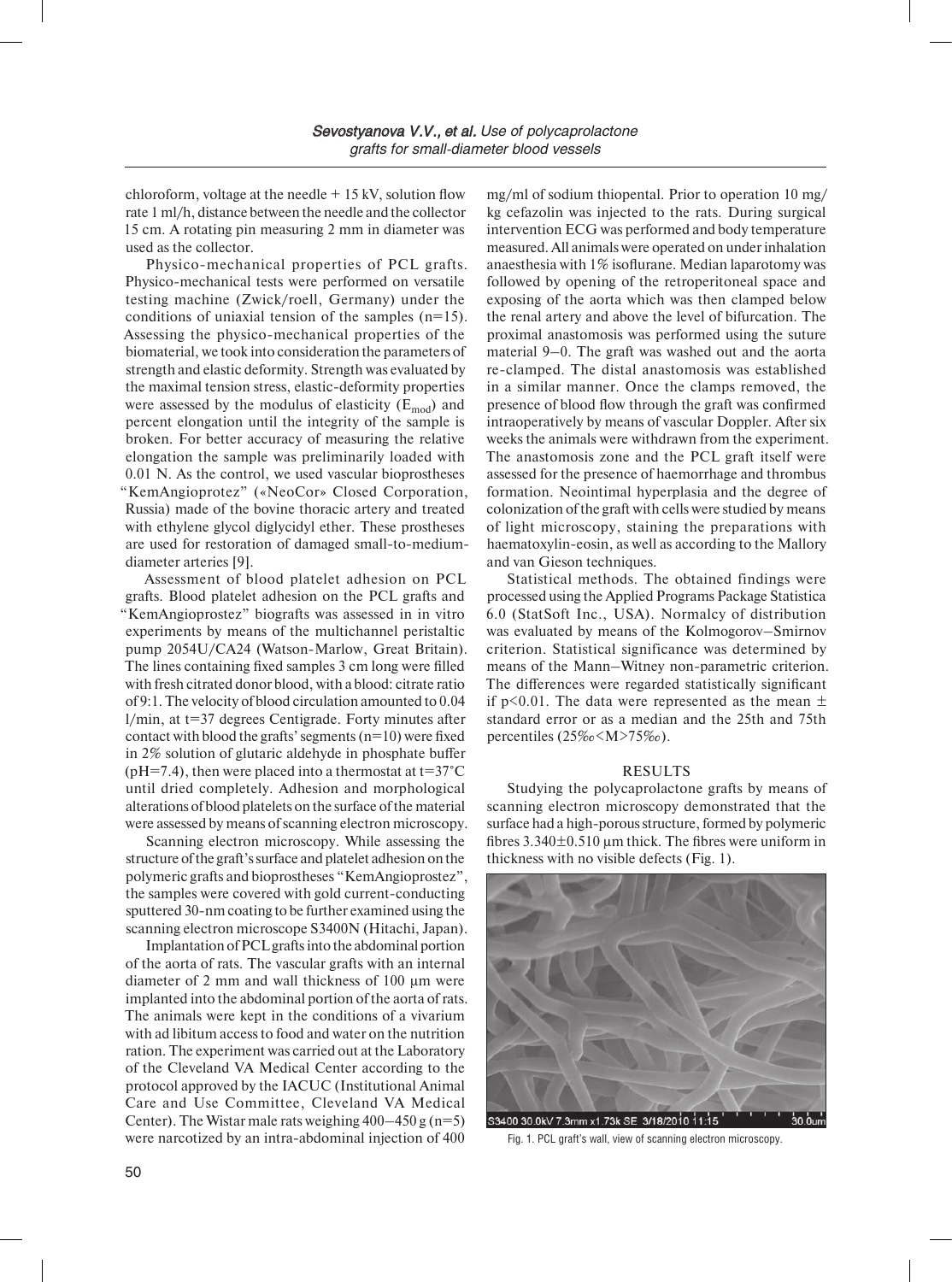| <b>Table</b><br>Physico-mechanical properties of polycaprolactone<br>grafts and bioprostheses "KemAngioprotez" |                                                                                         |                                                                                                                      |                                        |
|----------------------------------------------------------------------------------------------------------------|-----------------------------------------------------------------------------------------|----------------------------------------------------------------------------------------------------------------------|----------------------------------------|
| Vascular prostheses                                                                                            | Strength, MPa<br>(25‰ <m<75‰)< td=""><td colspan="2">Elastic deformation</td></m<75‰)<> | Elastic deformation                                                                                                  |                                        |
|                                                                                                                |                                                                                         | Percent<br>elongation, %<br>(25‰ <m<75‰)< td=""><td>Е<sub>мод</sub><br/><math>(25\% \text{°C})</math></td></m<75‰)<> | Е <sub>мод</sub><br>$(25\% \text{°C})$ |
| <b>Bioprosthesis</b><br>"KemAngioprotez"                                                                       | 0.85<1.26<1.42                                                                          | 79.8<95.4<100.6                                                                                                      | 0.24 <sub>0.28<sub>0.34</sub></sub>    |
| PCL graft                                                                                                      | $1.51 < 1.88$ <sup>*</sup> $< 1.98$                                                     | $20222321\times 4414$                                                                                                | $3.27 < 3.89$ <sup>*</sup> $< 5.57$    |
| *p<0.01 as compared to bioprostheses "KemAngioprotez".                                                         |                                                                                         |                                                                                                                      |                                        |



Fig. 2. Scanning electron microscopy of the surface of the bioprosthesis "KemAngioprotez" (1) and PCL graft (2) 40 minutes after contact with blood.

Assessing the mechanical strength and elasticity of vascular grafts we used biological prostheses of blood vessels "KemAngioprotez" as control, since the physicomechanical properties of these prostheses do not differ from those of the native arteries. The results of physicomechanical tests of vascular grafts showed that the indices of strength of the PCL grafts are higher than those of bioprostheses "KemAngioprotez" (Table). The indices of elastic deformation of the PCL grafts also exceed those of bioprostheses "KemAngioprotez": relative elongation – by a factor of 2.4 (p=0.00001), elasticity modulus ( $E_{mod}$ ) by a factor of  $14$  ( $p=0.00001$ ), thus strongly suggesting their greater elasticity as compared to the control samples. As a whole, the results of physico-mechanical tests are

indicative of sufficient strength and satisfactory properties of elastic deformation of PCL grafts.

Haemocompatibility is known to be an important property of bioprostheses interacting with blood. For assessment of medical-purpose items contacting with blood, one of the main tests recommended by ISO 10993:2009 is the study of activation of blood platelets. Examining the internal surface of the grafts after contact with blood by means of scanning electron microscopy revealed a considerable number of adhered thrombocytes, while the samples of bioprostheses "KemAngioprotez" contained no blood platelets (Fig. 2). Despite the fact that the grafts' surface showed a considerable number of adhered thrombocytes there were neither changed nor spread out forms of cells, which may be indicative of haemocompatibility of the tested samples.

According to the results of similar studies on implantation of synthetic grafts into the blood channel of small laboratory animals complete endothelialisation of the prosthesis occurs by the end of week 6 [10]. In this connection, the term of 6 weeks was chosen as critical for termination of the experiment and withdrawal of animals. The implanted graft was exposed with the adjacent portions of the native aorta. Histological studies showed that in the lumen of the graft there was a continuous layer of the neointima (Fig. 3). The inner surface of the graft was covered with endothelial cells the majority of which had increased hyperchromatic nuclei and decreased nuclear-cytoplasmatic index as compared to the endothelial cells of the native aorta. The graft was infiltrated by cells with morphological properties of myofibroblasts and macrophages. Portions of accumulation of collagen rich with glycosaminoglycanes, laminin and fibronectin were revealed in the whole thickness and all long the length of the graft. Besides, there were no histological signs

of the graft's degradation, thus suggesting a slow rate of the polymer destruction.

### DISCUSSION

The fact of currently lacking small-diameter vascular conduits possessing good patency and durability calls for attempts aimed at creating new vascular grafts to be infiltrated with cells in vivo on the basis of biodegradable polymeric matrices.

On the one hand, an ideal graft should possess mechanical properties corresponding to native arteries. On the other hand, it should also imitate morphology of the extracellular matrix which may be provided by



Fig. 3. Vascular PCL graft 6 weeks after implantation into the abdominal portion of the aorta of the rat: 1. Haematoxylin and eosin stain, magnification  $\times$  40: a – intact aorta, b – PCL graft, c – anastomosis zone; 2. Haematoxylin and eosin stain, magnification  $\times$  400: a – neointima, b – graft's wall infiltrated with cells. 3. Haematoxylin and eosin stain, magnification  $\times$  400: a – neointima, b – graft's wall; 4. Mallory's stain, magnification  $\times$  400: a – neointima, b – portions of collagen in the graft's wall.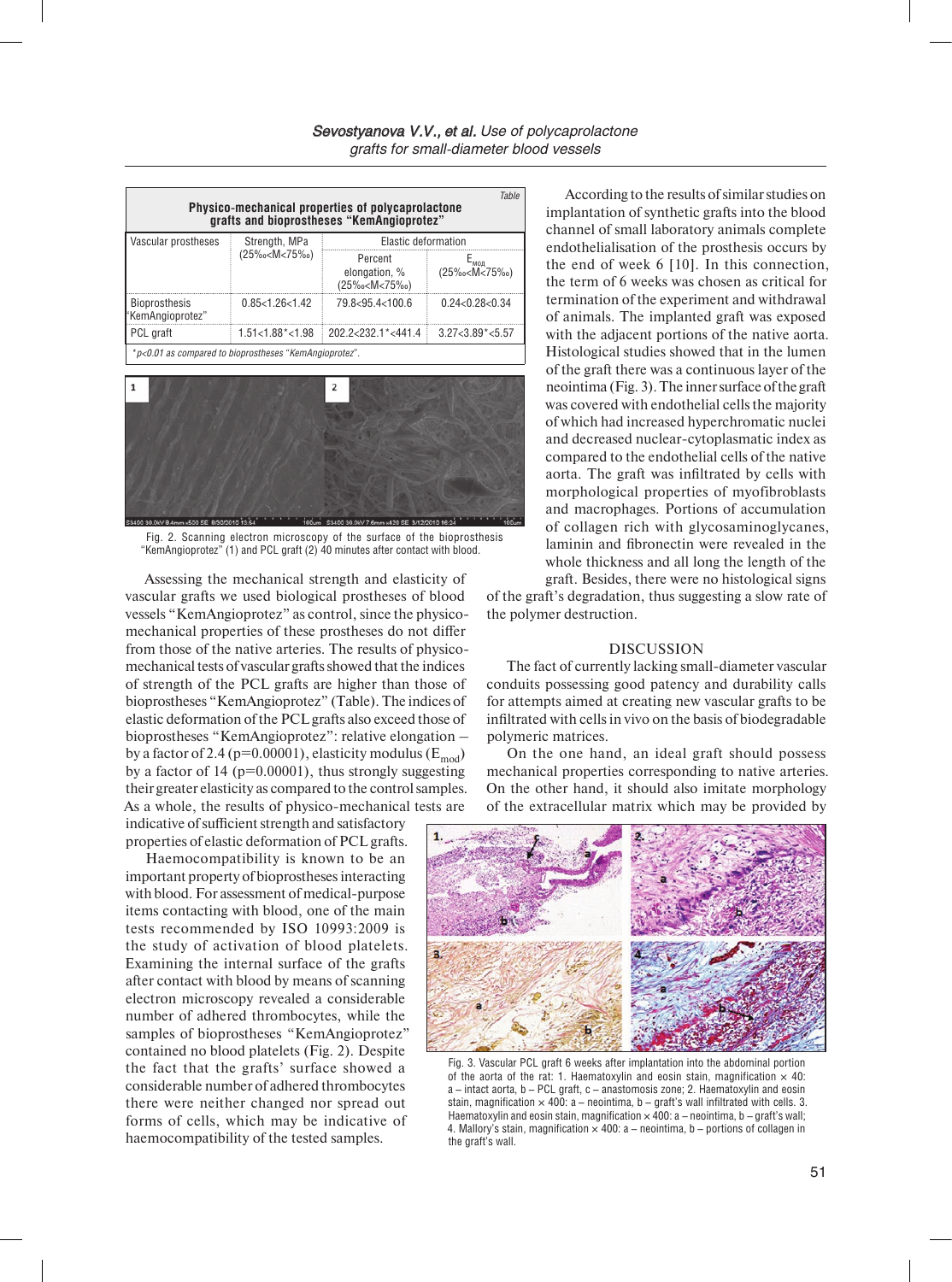highly porous surface consisting of nanofibers measuring 5–500 nm in diameter and  $5-500$ -µm pores [11]. In its term, mechanical properties, as well as micro and nano-structure of the final product would depend not only on the polymer used but also on the method of its manufacturing. One of the methods of creating polymeric grafts, attracting ever increasing attention during recent years, is electrospinning of polymeric solutions. This method makes it possible to create tissue-engineering matrices consisting of the thinnest fibres.

The findings of scanning electron microscopy of the graft made by the method of electrospinning demonstrated that its wall consisted of intertwisted between each other fine fibres forming pores. Such structure of the surface is capable of imitating the cellular matrix suitable for formation of new tissue on its base. Thanks to a high coefficient of the ratio of the matrix's surface to its volume there occurs an increase in cell adhesion of cells on the tissue-engineering graft, cell migration, as well as cellular proliferation and differentiation. Besides, porosity of the material promotes transport of nutrient substances to the newly forming tissue.

Since a vascular graft is implanted directly into the blood flow, it analogously to arteries should withstand pressure of blood. The results of physico-mechanical tests demonstrated that PCL grafts are superior to bioprostheses "KemAngioprotez" by the indices of strength and elasticity. The porous structure of PCL grafts contributes to an increase in their relative elongation without decreasing the modulus of elasticity. In its turn, according to earlier studies it is known that bioprostheses "KemAngioprotez" possess satisfactory physico-mechanical properties, which makes it possible to use them in surgical practice for implantation during operations on replacement of affected medium-to-small diameter arteries [9]. It may be supposed that PCL grafts would not be inferior by strength to prostheses from biological material, as well as native vessels, with the greater elasticity should positively tell on their haemodynamic characteristics. In its turn, a considerable number of polymeric portions revealed on histological examination of the grafts six months after implantation into the abdominal portion of the aorta of rats strongly suggest a slow rate of prosthesis's degradation. This makes it is possible to maintain optimal strength of the graft till the moment of formation of a new blood vessel.

Adhesion and morphological changes of blood platelets on the surface of the material on contact with blood are amongst indices of haemocompatibility. The results of scanning electron microscopy of the inner surface of the PCL grafts and bioprostheses after contact with blood demonstrated a higher level of adhesion of blood platelets to the polymeric conduits as compared to biological prostheses. Although a large number of thrombocytes were adhered on the PCL grafts, no

activated forms thereof were revealed. Mention should be made that in other works dedicated to studying tissueengineering matrices from polycaprolactone showed that this material is not cytotoxic [12]. In its turn based on the results obtained in the present work one could also draw a preliminary conclusion that polycaprolactone-based vascular grafts are sufficiently biocompatible in vitro. However for more complete assessment it is necessary to study their properties in vivo in experiments on animals.

In order to assess possibilities of surgical application, functionality and biocompatibility, vascular PCL grafts with an internal diameter of 2 mm were implanted into the abdominal portion of the aorta of rats. Six week after graft's implantation the zones of anastomosis showed an extensive neointimal layer extending along the whole internal inner surface of the graft. The presence of neointimal hyperplasia in the graft's lumen is characteristic of the majority of synthetic vascular prostheses and appears as a process of remodelling of the blood vessel after its damage during 2–24 months [5]. In the normal course of the process of the blood vessel remodelling the formation of the neointima does not lead to considerable stenos [13] but there is a series of causes which may result in active synthesis and accumulation of a great number of the extracellular matrix and hence to neointimal hyperplasia. To such factors belong difference in the diameters of the vessel and prosthesis, lack of endothelial cells, as well as migration and proliferation of smooth muscle cells. Damage of the vascular wall stimulates a change of the phenotype of smooth muscle cells. In its turn activated smooth muscle cells migrate from the media to the intima of the vessel where they actively secrete the extracellular matrix as well as a series of cytokines and growth factors, including IL-1, bFGF, FGF-β1, TNF-α, stimulating metaplasia of connective tissue [14]. Besides, one of the causes may be low shearing stress on the walls of the vessel in the places of anastomoses. At low shearing stress on the inner surface of the graft, the cells and secreted extracellular matrix are not oriented in one direction but are situated haphazardly, which also provokes neointimal growth. Present-day approaches aimed at suppression of neointimal hyperplasia are sufficiently diversified and include delivery into the perivascular zones of medicinal agents, genes, growth factors, as well as adsorption of endothelial cells on vascular prostheses. Despite the fact that these methods of influencing neointimal growth demonstrate positive results on experimental models the problem concerning neointimal hyperplasia in smalldiameter vascular prostheses remains unsolved as yet [15, 16].

At the same time, formation of the endothelial level on the inner surface of the graft, infiltration of its wall with cells, as well as formation of the extracellular matrix replacing the polymeric material of the graft, discovered